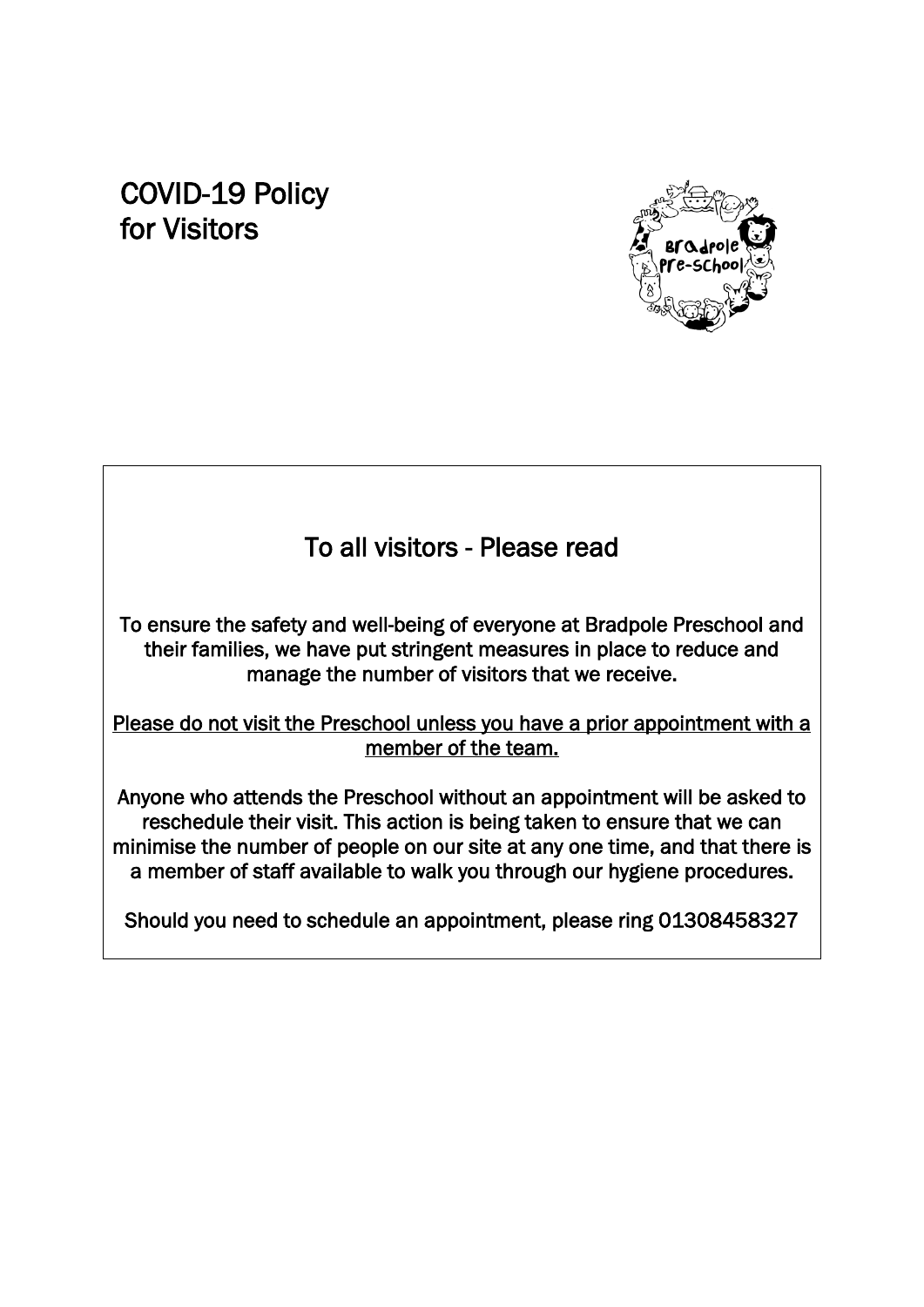## COVID-19 Policy for Visitors

#### What you need to know

We take the safety and well-being of our children, staff and visitors incredibly seriously which means that we have had to make some significant changes to the way in which we register all visitors as a result of the current pandemic.

We regularly review government guidance to ensure that we remain compliant with Public Health England/the Health and Safety Executive's requirements for safe working practices. The stringent measures we have put in place, therefore, reflect the current guidance and focus on ways in which we can reduce the spread of the coronavirus.

#### Your support

We will need to capture a greater level of personal detail than we have done previously from our visitors. This is to enable us to either pass details on to the NHS or to alert you if we have to take action as a direct result of COVID-19. These actions support the NHS's test and trace programme.

#### What is test and trace?

"The NHS test and trace service:

- ensures that anyone who develops symptoms of coronavirus (COVID-19) can quickly be tested to find out if they have the virus,
- helps trace close recent contacts of anyone who tests positive for coronavirus and, if necessary, notifies them that they must self-isolate at home to help stop the spread of the virus."

<https://www.gov.uk/guidance/nhs-test-and-trace-how-it-works>

#### Use and storage of your information

All personal and sensitive information is stored in compliance with GDPR legislation and as the information you are sharing is only to be used to support the NHS test and trace programme, all information pertaining to your health and additional contact details will only be retained for 1 calendar month. We will, however, keep a record of your name, the purpose of your visit, the company you represent, the date and times of entry and departure as we would have done prior to the pandemic.

#### Limited access

The management team will determine whether visits are permitted and whether specific conditions need to be applied. This means that limitations/conditions may be placed on your visit in order to keep children and staff safe and to avoid unnecessary disruption.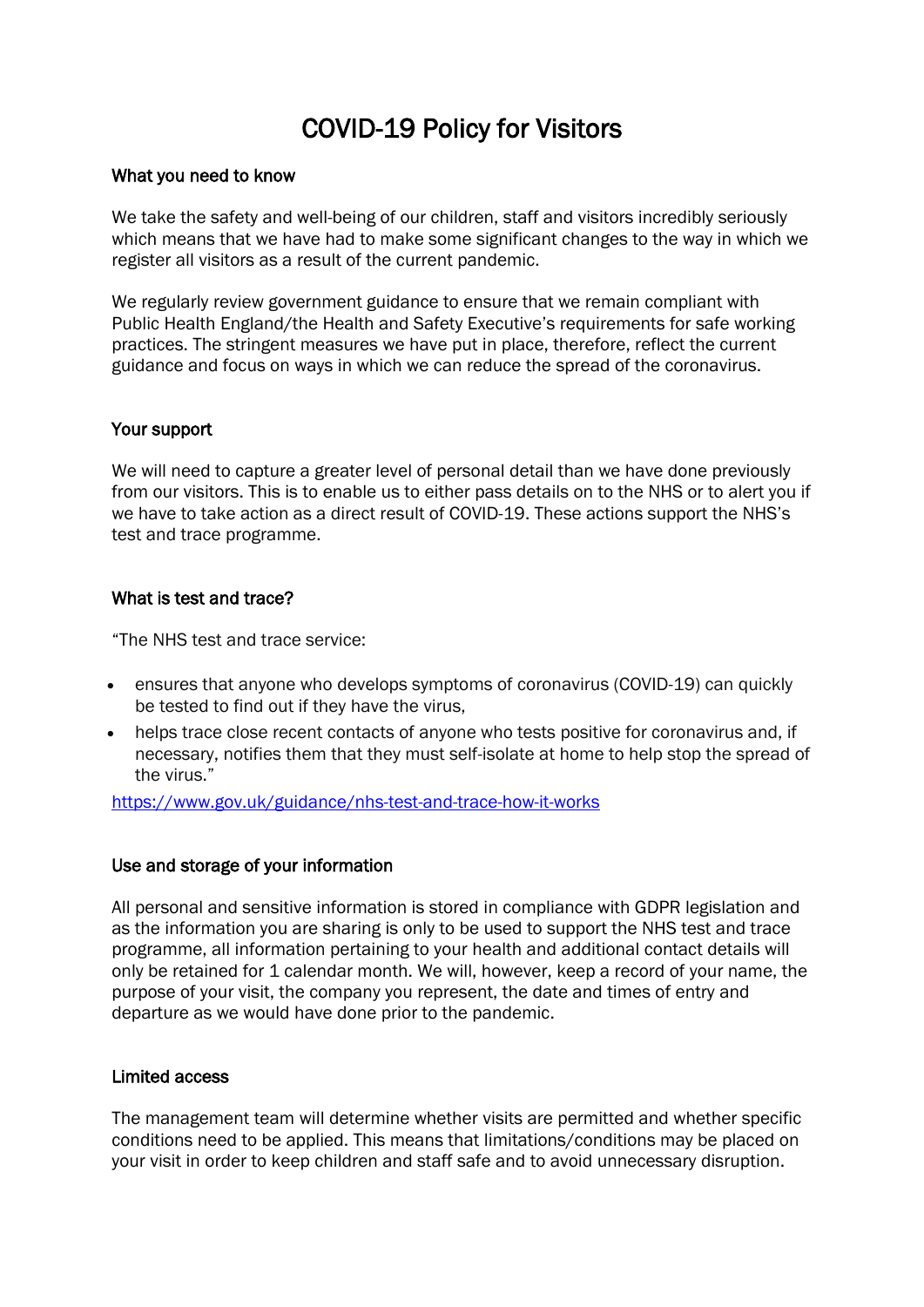This does not, however, apply to regulatory bodies such as Ofsted, the Fire service and the Police etc.

In all cases your identification will need to be confirmed. Photographic ID such as a driving license will help, as well as any documentation from your company.

In exceptional circumstances, the management team may need to bring the visit to an abrupt end and escort you off the premises. This could be for reasons such as the need to deal with an accident, having to step into ratio to cover a member of staff who has become ill or in rare circumstances, because of your conduct/behaviour.

The management team also reserve the right to refuse visits on the following grounds:

- the visitor does not have a pre-booked appointment,
- the visit is not deemed as essential in the current climate,
- answers to the COVID-19 questionnaire raise concerns about an increased risk of transmission,
- the identity of the visitor cannot be satisfactorily verified,
- the visit is in breach of a court order.

#### The expectation for visitors

We ask that visitors:

- Record their details in accordance with this policy and complete the accompanying questionnaire
- Provide suitable forms of identification
- Agree to contact the Preschool urgently should they or a member of their household experience COVID-19 symptoms or test positive for COVID-19
- Read the statement provided on evacuation procedures
- Read the statement provided on mobile phones
- Read the statement provided on injuries sustained on the premises
- Wear a badge to identify themselves to staff and children
- Follow the setting's hygiene procedures

#### **Security**

Visitors will always be accompanied to ensure that they are never left unsupervised with the children in our care. The exceptions to this are Ofsted inspectors who have a copy of their DBS certificate, advisory teachers and specialist support teachers who visit our setting on a regular basis to deliver intervention programmes or provide support (providing that they are registered on the DBS update service).

Please now complete our COVID-19 questionnaire.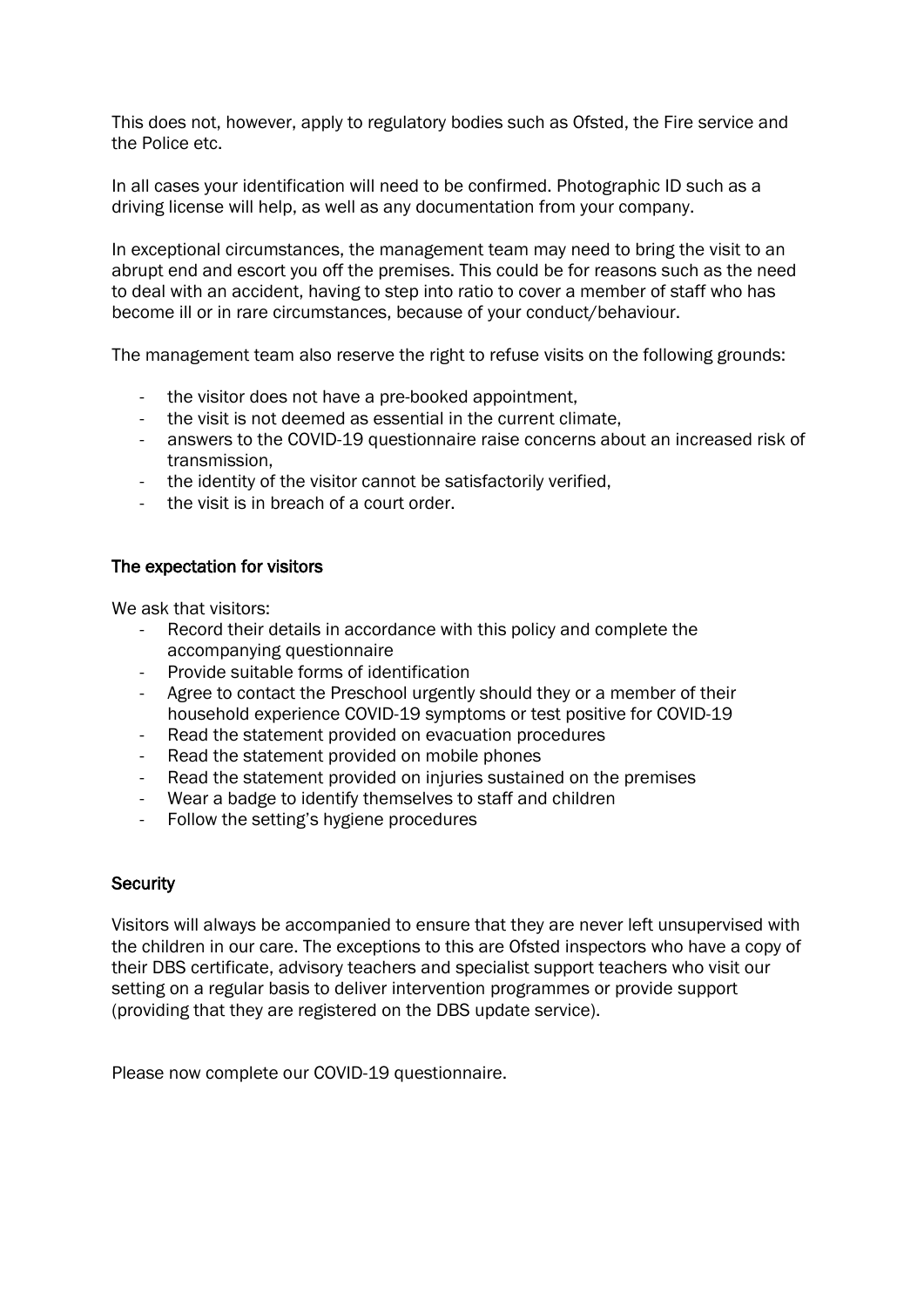### COVID-19 Visitor's questionnaire

| Name:                                  |  |           |  |
|----------------------------------------|--|-----------|--|
| Representing (company):                |  |           |  |
| Mobile/telephone number:               |  |           |  |
| Most frequently used email<br>address: |  |           |  |
| Purpose of the visit:                  |  |           |  |
| Temperature reading (optional):        |  |           |  |
| Date of visit:                         |  |           |  |
| Time in:                               |  | Time out: |  |

| Please can you confirm the following:                                                                                                                                                                                                                                 |  | Correct<br>Incorrect |
|-----------------------------------------------------------------------------------------------------------------------------------------------------------------------------------------------------------------------------------------------------------------------|--|----------------------|
| 1. I and the adult members of my household are<br>aware of the symptoms of coronavirus (COVID-                                                                                                                                                                        |  |                      |
| 19).                                                                                                                                                                                                                                                                  |  |                      |
| 2. I have not tested positive for COVID-19.                                                                                                                                                                                                                           |  |                      |
| 3. I have not had a high temperature within the last<br>14 days.                                                                                                                                                                                                      |  |                      |
| 4. I have not experienced a new, continuous cough<br>(this means coughing regularly over the period<br>of an hour, or 3 or more coughing episodes<br>within a 24-hour period. If you usually have a<br>cough, it may be worse than usual) within the<br>last 14 days. |  |                      |
| 5. I have not experienced a loss or change to my<br>sense of smell or taste (things taste or smell<br>different or you cannot smell or taste things)<br>within the last 14 days.                                                                                      |  |                      |